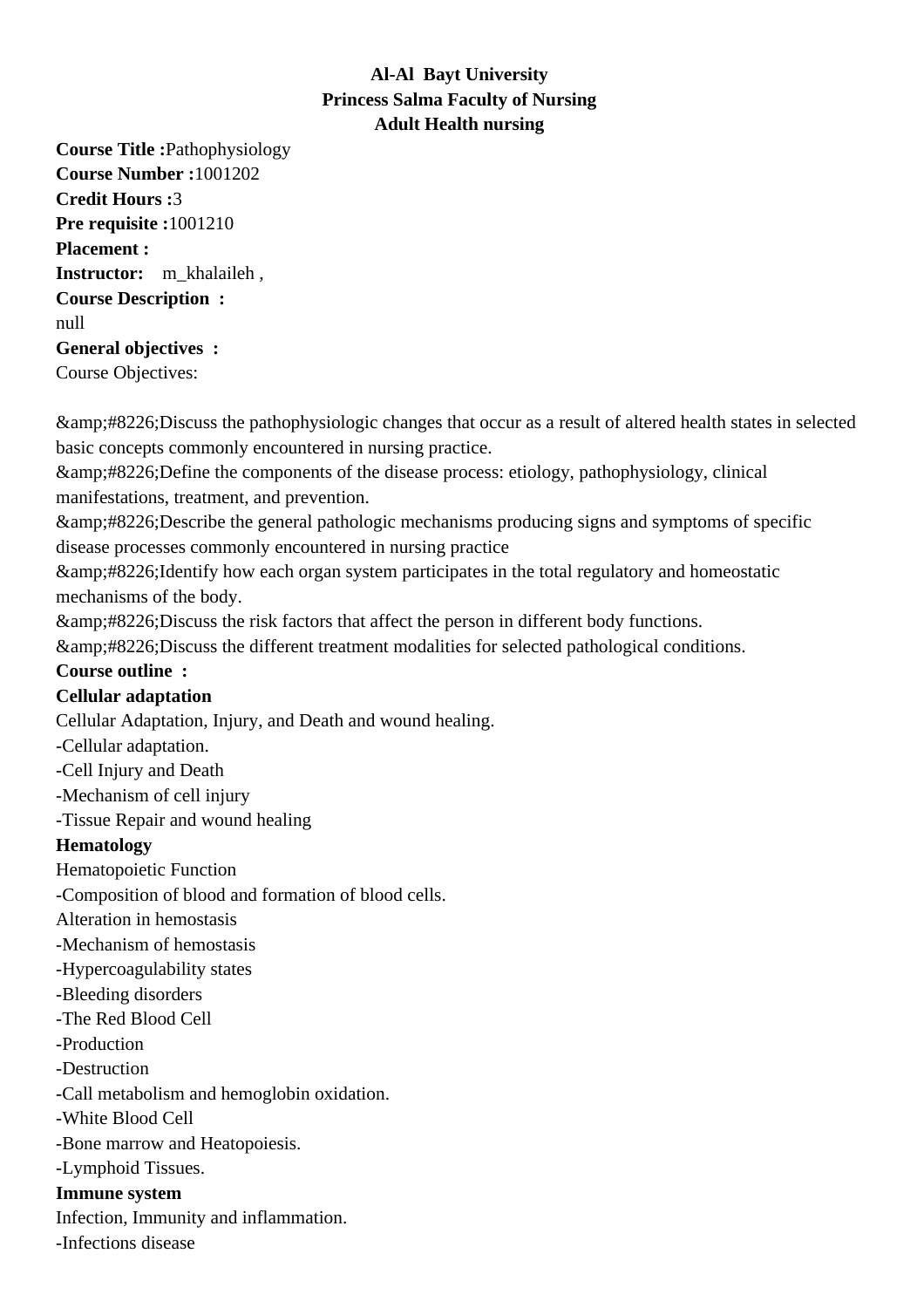- Mechanism of infection.

 The inflammation responses

- Immune system
- Immunadeficiency Diseases
- Allergic and hypersensitivity Disorders
- Transplantation Immunopathology
- Autoimmune diseases
- Acquired Immunodefiency syndrome
- Pathophysiology
- HIV infection

**Cardiovascular system**

Cardiovascular Function

 Organization of the systemic circulatory system Neural control of circulatory function

- Baroreceptors
- Chemoreceptors
- Autonomic regulation of cardiac function
- Autonomic regulation of vascular function
- Autonomic neurotransmitters
- Autonomic response tocirculatory stress

 Alteration in Blood Flow in the Systemic Circulation Disorders of the arterial circulation

- Hyperlipidemia
- Atherosclerosis
- Aneurysms

& amp;#8226; Alteration in Blood pressure

- Hypertension
- Essential hypertension
- & amp; #8226; Secondary hypertension
- & amp: #8226: Malignant hypertension

 Alteration in cardiac function

 Coronary heart disease

- Coronary circulation and pathogenesis of coronary heart disease
- Chronic Ischemic heart diseases
- Acute coronary syndromes

 Disorders of cardiac conductive system and rhythm

- Cardiac conductive system
- Action potential
- Electrocardiography
- Types of dysrhythmias

 Heart Failure and Circulatory shock Heart failure Physiology of HF Congestive HF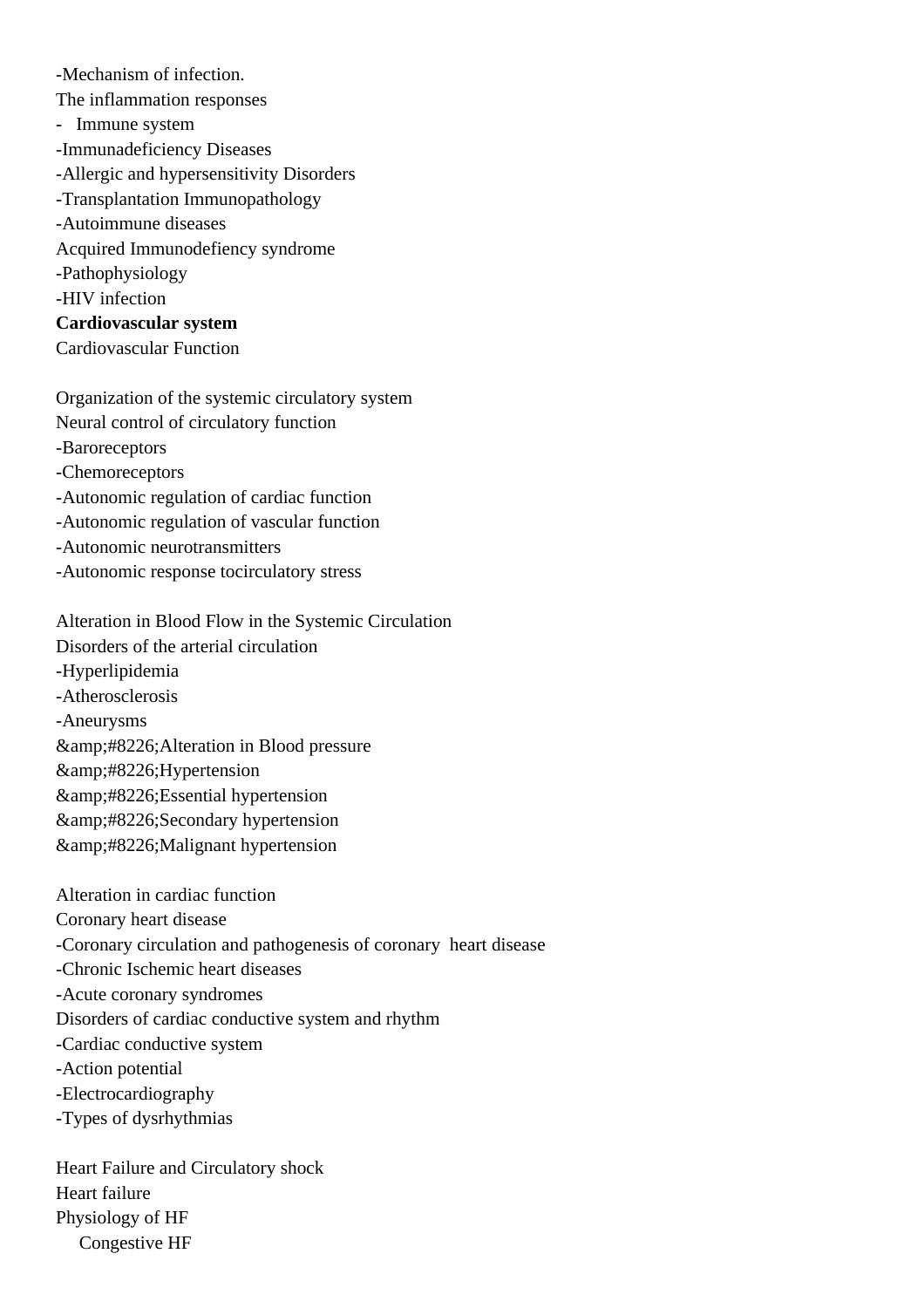Acute pulmonary edema

Carcinogenic shock

#### **Respiratory systm**

Alteration in Respiratory Function

Respiratory Infections

- influenza
- pneumonia
- tuberculosis
- fungal infections

Obstructive Airway Disorders

- Bronchial asthma
- Chronic obstructive pulmonary diseases Pulmonary Vascular Disorders
- Pulmonary embolism
- Pulmonary hypertension
- Acute respiratory distress syndrome Respiratory failure

### **Renal system**

- Renal Function
- The nephron
- Urine formation
- Regulation of renal blood flow

Alteration in renal function

Urinary tract infections

Disorders of glomerular function

- - Nephrotic syndrome
- Chronic glomerulonephritis Tublointerstitial Disorders
- renal tubular acidosis
- pyelonephritis

Renal Failure

- Acute renal failure
- - Chronic renal failure

### **GIT**

Gastrointestinal Function

- Secretary Function
- Attrition in gastrointestinal function
- Manifestation of GI disorders
- Disorders of the stomach
- Hepatic and Biliary Disorders

### **Endocrine**

Endocrine Function

- Endocrine system
- Hormones
- - Control of Hormones levels

Alteration in endocrine function